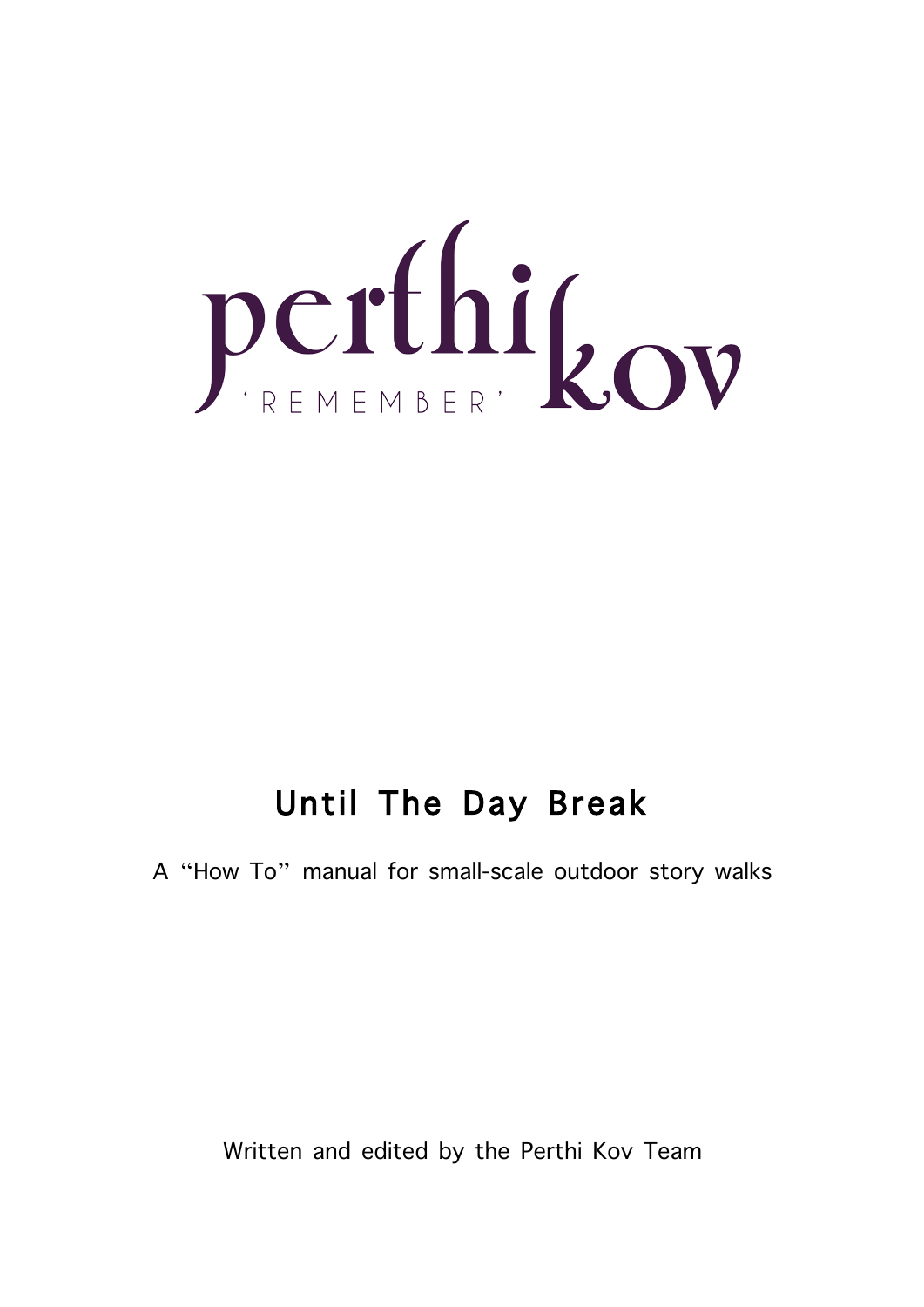# perthi<sub>kov</sub>

## **CONTENTS**

| Getting Started (Tamsin Spargo and Sally Smith) | Pages $2 - 4$   |
|-------------------------------------------------|-----------------|
| Research (Tamsin Spargo)                        | Pages $5 - 9$   |
| Writing (Tamsin Spargo)                         | Pages $10 - 14$ |
| Casting and Rehearsals (Tamsin Spargo)          | Pages $15 - 17$ |
| Good Luck!                                      | Page 17         |
| Production Checklist (Mia Page-Waite)           | Pages $18 - 21$ |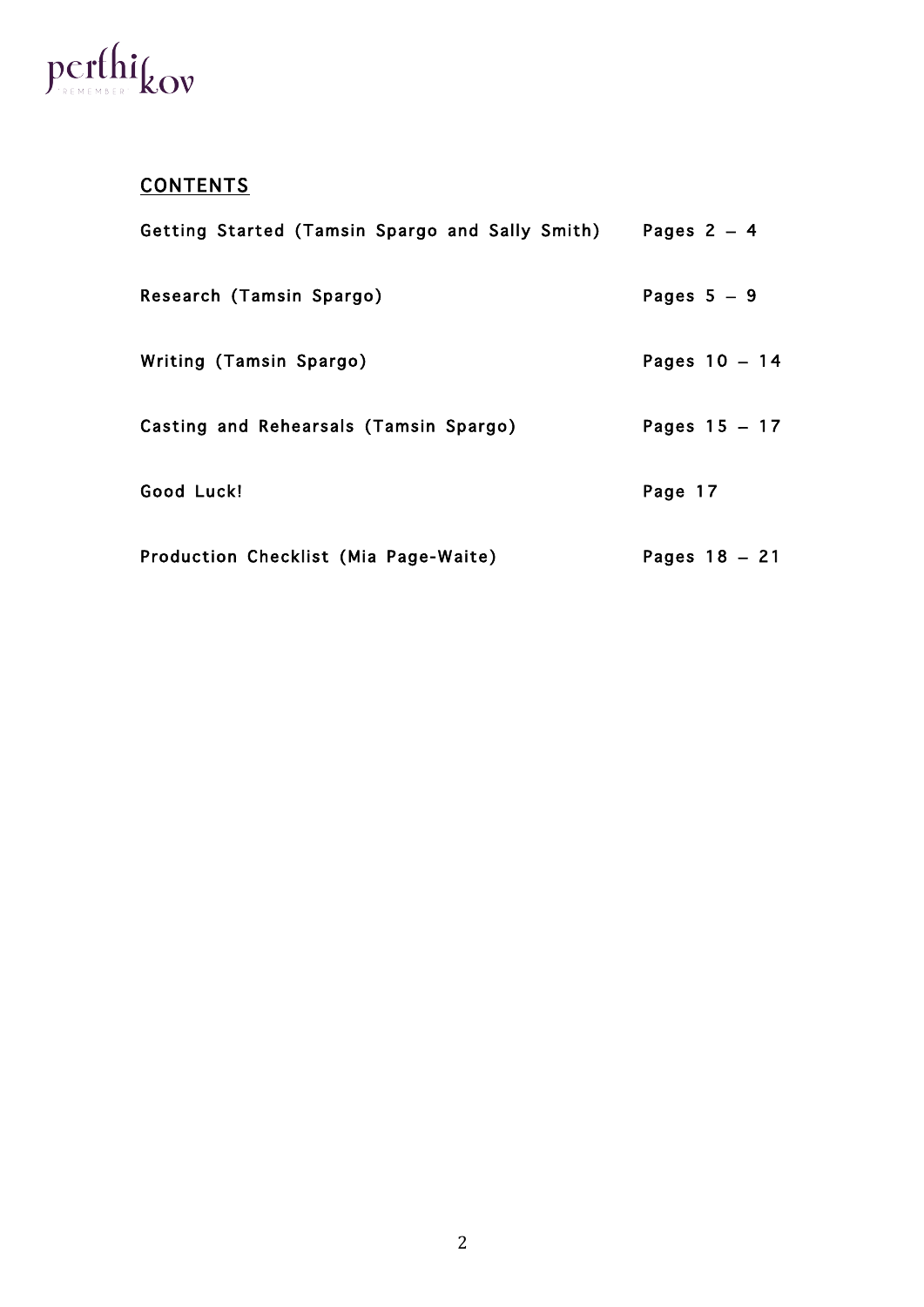

## Getting Started

#### Where did we get the idea for 'Until the Day Break'?

Our inspiration came from a Cemetery in Atlanta, Georgia, USA. Sally was on holiday with family and was taken on a tour of the Historic Oakland Cemetery, an event that happens every October. Small groups were taken to visit the graves of interesting people from Atlanta and at each place, the character, in appropriate dress and with minimal props, told their story. Sally imagined a similar event taking place in our local Churchyard, the beautiful St Euny in Redruth. When she returned home, she talked to her neighbour Sue, and the rest is history!

#### Growing the Perthi Kov Community.

Perthi Kov (Cornish for remember) was formed from the start as a community group, bringing together the skills and passions of local people of all ages to create a memorable event. The initial stages of the project involved a mix of professional theatre-makers, writers, and musicians talking about the creative possibilities of immersive theatre walks with representatives of St. Euny church, who would host and nurture the project. Out of these initial discussions, a 'core group' emerged who would shape and guide the project from start to finish. This group comprised Cath Cullen, Sue Hill, Margaret Johnson, Sally Smith, and Tamsin Spargo. Together we represented the various strands of the project, from research and writing, to directing, volunteer coordination, administration, and finance. Although this small 'core group' drove the project, we also had a wider group who met regularly to share ideas and develop the project. This group included our musical director Claire Ingleheart, who leads the Ingleheart Singers Hilary Coleman, who leads the Red River Singers as both choirs would be at the heart of the events. This group also included our production manager Mia Page-Waite and many others involved in different stages of our work from actors to prop-makers. Some had a paid role, others were volunteers, but what we all had in common was a passionate commitment to the project. A warning note: we met quite often! In the six months running up to the event, the core and larger groups met regularly, eventually on alternate weeks and more frequently as needed. Diary juggling for busy people was a challenge! We used Doodle.

#### Calling out.

We knew that "Until the Day Break" would only be a success if it grew out of the passion of everyone involved, especially the local people who would perform as actors or as singers - or as production makers- creating costumes, props, safeguarding children, running the box office etc.. Getting the word out about what we were doing was crucial and ensuring that everyone who responded was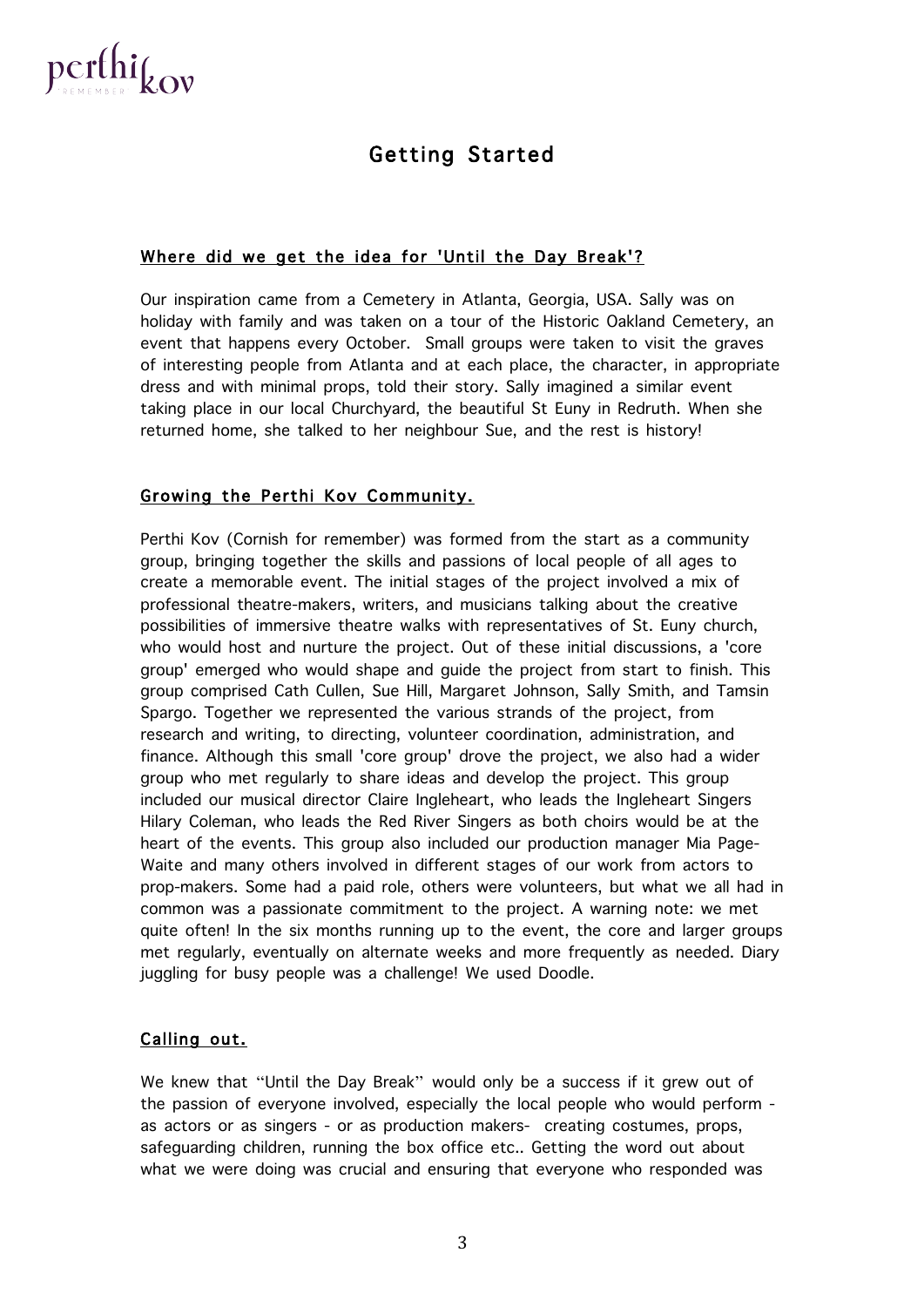

welcomed into the Perthi Kov community, and valued as an equal member of the team, was our priority.

#### Use your contacts.

The core group decided early on to invite two respected and popular, but contrasting, local community choirs to take part. Music would be a defining dimension of "Until the Day Break" and the members of these choirs were both valued performers and ambassadors for our project. Although initially they worked with their choir leaders to rehearse their songs, while we researched and wrote, our stories they spread the word and helped us to make contact with other community members as we widened our call for volunteers in different roles.

#### The power of technology: using social media.

The real pleasures of our project sprang from meeting each other and talking (often over tea and cake), but just as we needed to use email to keep in touch, so we also found that using social media helped us to spread the word. We set up a public Facebook page that enabled us to publicise events like our memorygathering cafés and to allow people to find out what we were doing. It also helped to sustain our growing Perthi Kov community as we worked, sometimes in groups, and eventually all together, to create "Until the Day Break". Later on we used our Facebook page and Twitter to publicise the event, so it's worth finding out early on who in your group is happy to use, or learn to use, social media and make sure they have extra cake.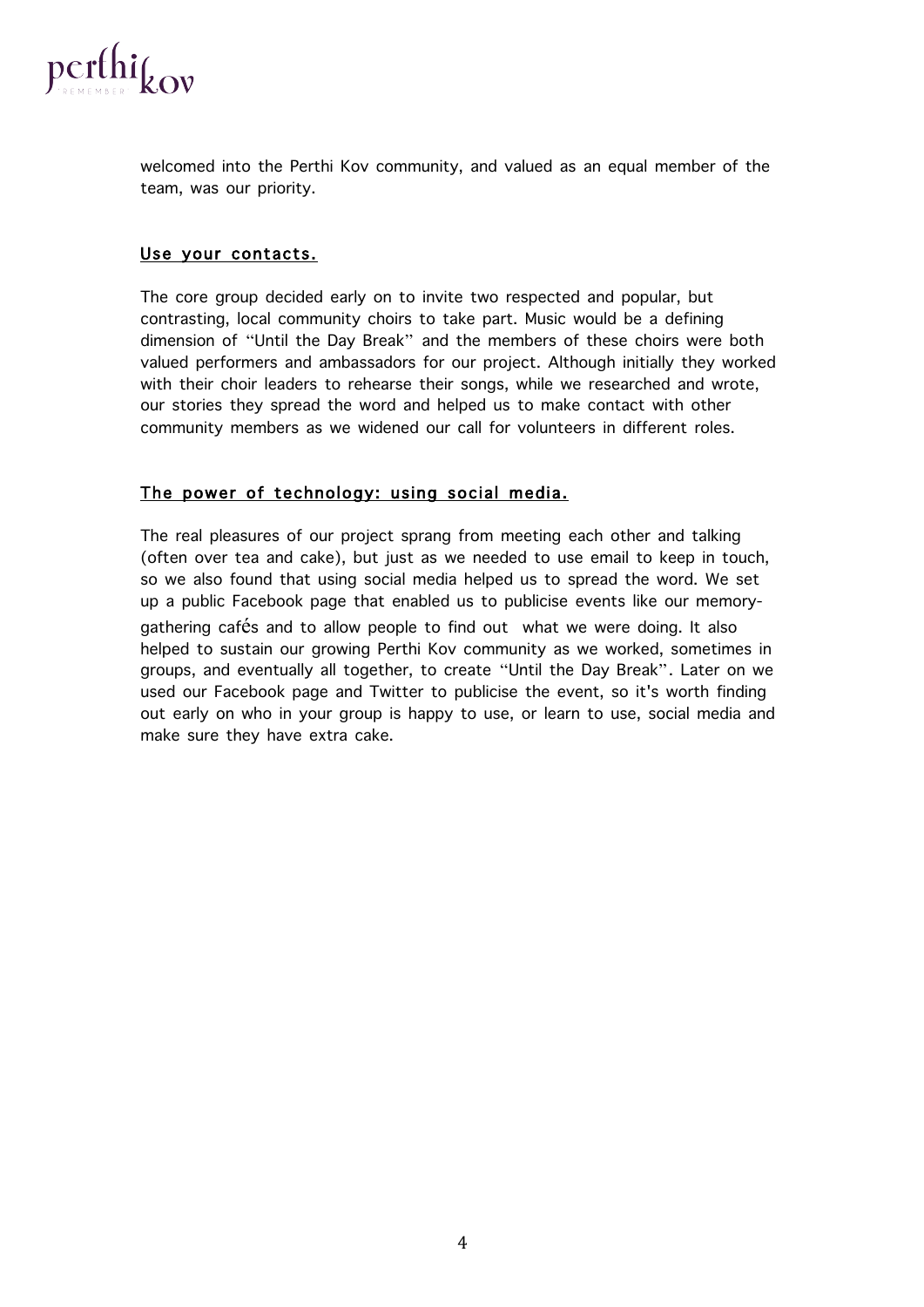

### Research

#### Pleasures and pitfalls.

Where did you start? How did you find out about her? Where did you find his story? One of the joys of this project was starting with an inscription on a gravestone and discovering a life. Another was listening to someone talk about a relative, recently lost or distantly recalled through family, and tracing that person through time. This section suggests some ways of researching the people who will be at the heart of your story and the history of the local community that will inform your event. It's not a traditional 'how to do historical research' guide, as you can find plenty of those online or in your local library. Instead we suggest ways of working that we found particularly useful for this project, examples of how different types of research enabled or enriched our storytelling, and a few gentle warnings about getting lost in the archive.

#### Inspirations.

Where did we start? In one place- the churchyard- but with different perspectives. Some of us were already fascinated by local history, some curious about people, some drawn to a beautiful or broken monument. Informed by our individual passions and interests, learning in conversation with each other, we walked through the graves. We read names and inscriptions, traced illegible words with our finger tips, and felt the past begin to come to life. Perhaps it's too fanciful to say that we felt the breath of the past as we paused at each grave, but we were certainly inspired. Some graves immediately intrigued us: soldiers from the Napoloenic era, a man buried with two wives, a mother buried with her soldier son. Some simply moved us: grave after grave revealed young women who died in their twenties; a memorial to still-born babies; a broken monument to a young man killed on the railroad. We made notes, we took photographs, and we started to research.

#### Sources and resources.

People: you will spend a lot of time alone with your nose in a book or a historic record, but don't forget that any researcher's greatest resource is other people. Archivists and librarians may be busy, and charged with protecting their material, but can give a polite, enthusiastic researcher wonderful help. When we described our project and asked for guidance, we were helped in so many ways- shown useful books and records, offered tours of archives, introduced to helpful people.

Perthi Kov built a great network of knowledgeable people, including many professional history 'specialists'. We asked an eminent local historian to walk us through the graveyard and give us his insights, which he did with enthusiasm.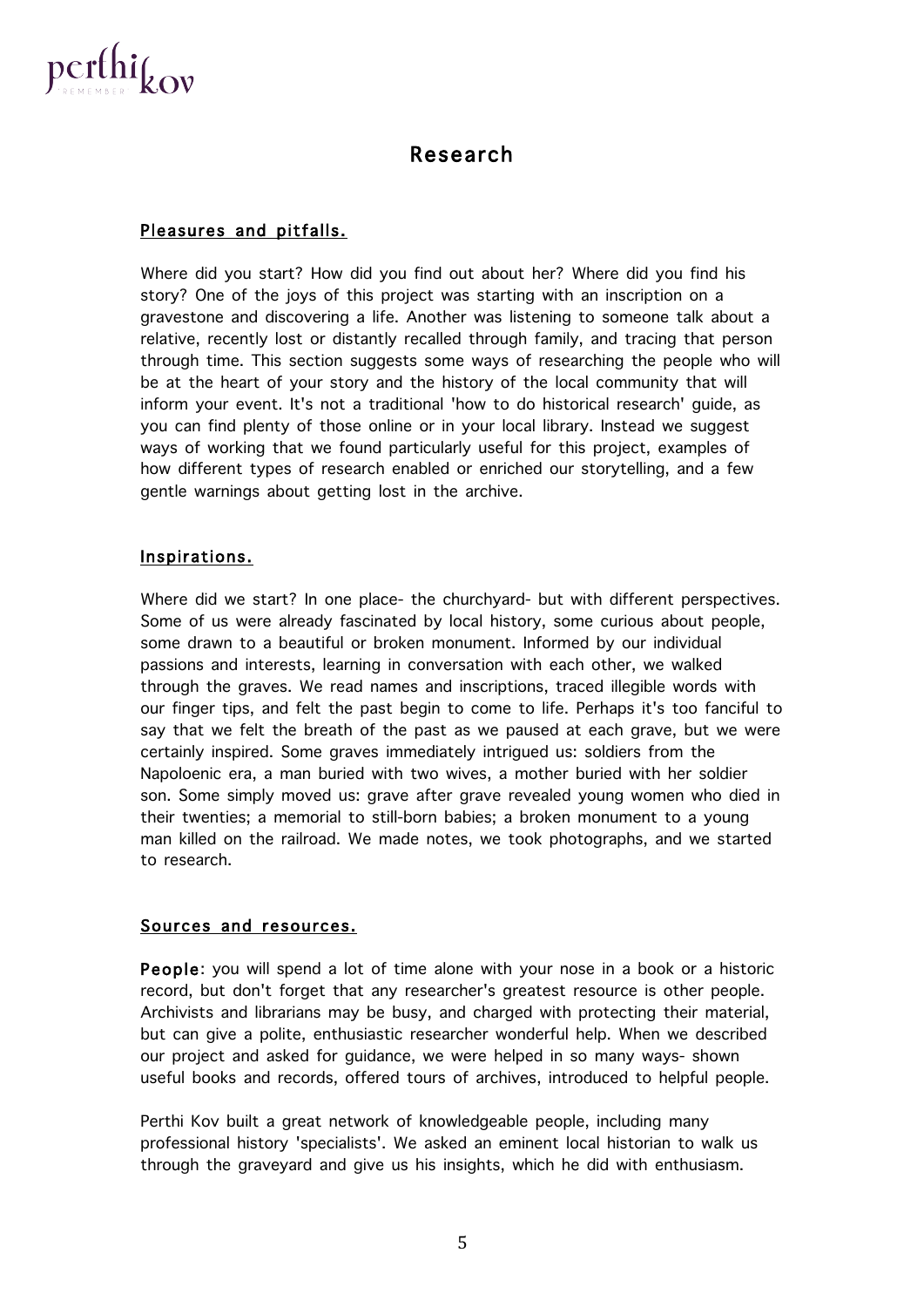

That was a tremendous help, so do seek out your own local history society or historians. There's no guarantee they will help (and we weren't greeted with open arms by everyone), but at the very least you will have introduced your project and you may recruit some great researchers. Above all we sought out, and listened to, local people.

Memory Gathering: we held memory-gathering tea parties to which we invited anyone who had memories to share of people buried in the churchyard. Over free tea and cake, we listened to stories, took notes and, with permission, recorded some people talking about their memories. Several of our key 'characters' came from these sessions and building relationships with their family members as we researched their lives and created their stories was especially rewarding. We also learned that it was important to be clear and honest about the scope and nature of the project. While it was intended to honour and celebrate everyone in the churchyard, we could not feature everyone we researched (see Writing) and we ensured that everyone who shared stories or information about someone felt valued and included, even if their family member was not a 'featured' character. We saw these events as part of the project, not just as research, and many people who came to talk joined us and participated in the final production, whether or not we featured their relative.

Some researchers also met individuals with memories or stories to tell one-to-one, to allow more time, or to fit in with their availability.

We bought, and occasionally used hand-held audio-recorders (Zoom recorders are easy to use, but others are available). In most cases, we just took written notes but a recording can be useful when you want a longer conversation with someone. Where possible, we shared plans for finished stories with family members, not for 'approval', as we were clear that our 'characters' were inspired by what we found out rather than facsimiles of real people, but so that we all felt happy going forward.

Social Media: We created a Facebook page for Perthi Kov early on in our research process. It was a great way of keeping in contact with the wider, and widening, group of people who were working in different ways to make the project happen: the core team, researchers, choir members, and supporters. We were able to use this to put out calls for information and publicise memory-gathering events. We also set up a Twitter account, which we could use in a similar way. Once we were ready to sell tickets, Facebook and Twitter, were very useful as our local radio interviewers were able to share our posts.

Genealogical resources: when all you have are dates on a gravestone, your best first step may be to look for records of death, then birth, and this may take you to marriage, to a spouse (or two!), then children, and soon you have a family,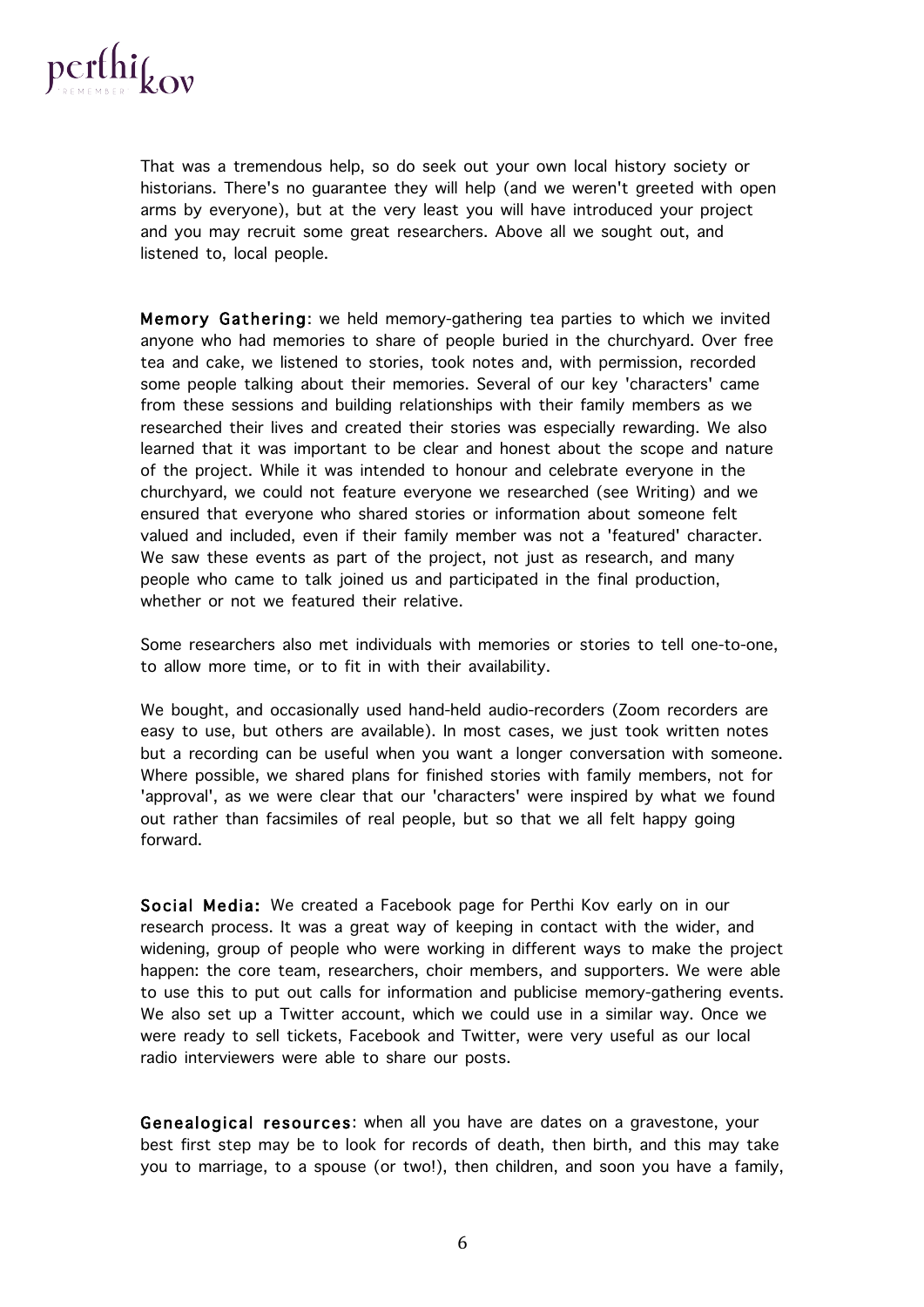

different locations and addresses that open up stories of migration or changing fortunes. Church and parish records may be held in your local library but if you are working on a churchyard project, do talk with the Churchwardens as some churches still hold their own burial, baptism and marriage record as well as maps of who is buried where. This is helpful when you are trying to locate someone buried in an unmarked grave. Some military records can be accessed online, especially if you are researching an official 'war grave'. Today genealogical records, and associated material, are readily available online. Some organisations offer free access, but a majority offer access by paid-subscription. Do check to see what your local library or records office offers and see if anyone in the group already subscribes to any online resources. You may need to balance time and cost in this part of your research. If you have plenty of time, you can find what you need without spending money, but if time is tight, you may decide that a subscription that gives you speedy access to all the births, marriages and deaths you want is worthwhile.

Newspapers: your area will have a library or museum that holds historic newspapers (including very early titles), usually on microfilm or in digital form. These are a wonderful source of information about individuals but also about the world in which they lived. You may find news items about your characters, including obituaries (an easy starting point with the death date on the gravestone). You will also get a sense of the period, through the stories and even advertisements that offer a glimpse of the world in which your characters lived. The researcher/writer of one "Until the Day Break" character found dramatic news stories about a character as well as revealing glimpses into his day-to-day world. Don't be daunted by the equipment: once you've been shown how to use a microfilm reader you will be whizzing through the decades. You may also find online newspaper archives.

Records Office/Archives: once you have some names, and perhaps occupations or affiliations for your 'characters', you can search for the records of relevant businesses or organisations. We spent productive hours in our county records office examining the records of local churches, railway maps, wills and so much more. These are 'primary sources', documents from the past rather than about it, and you will need to follow instructions and guidance on how to handle the material. The archives can be busy places, so it's worth making contact in advance to enable the staff to help you. You won't always find the information you want, but the material you find can be wonderful. Recruiting papers for the Napoleonic-era army regiments in which two of our 'characters' served gave us not only facts but the tone of address that would be used by the writer to comic effect in the final piece. Here, if you are lucky, you may also get your first glimpse of what your 'character' looked like, if there are photographic collections. Your county Records Office team will probably be your best first resource and will usually suggest more specialised archives once they know your needs.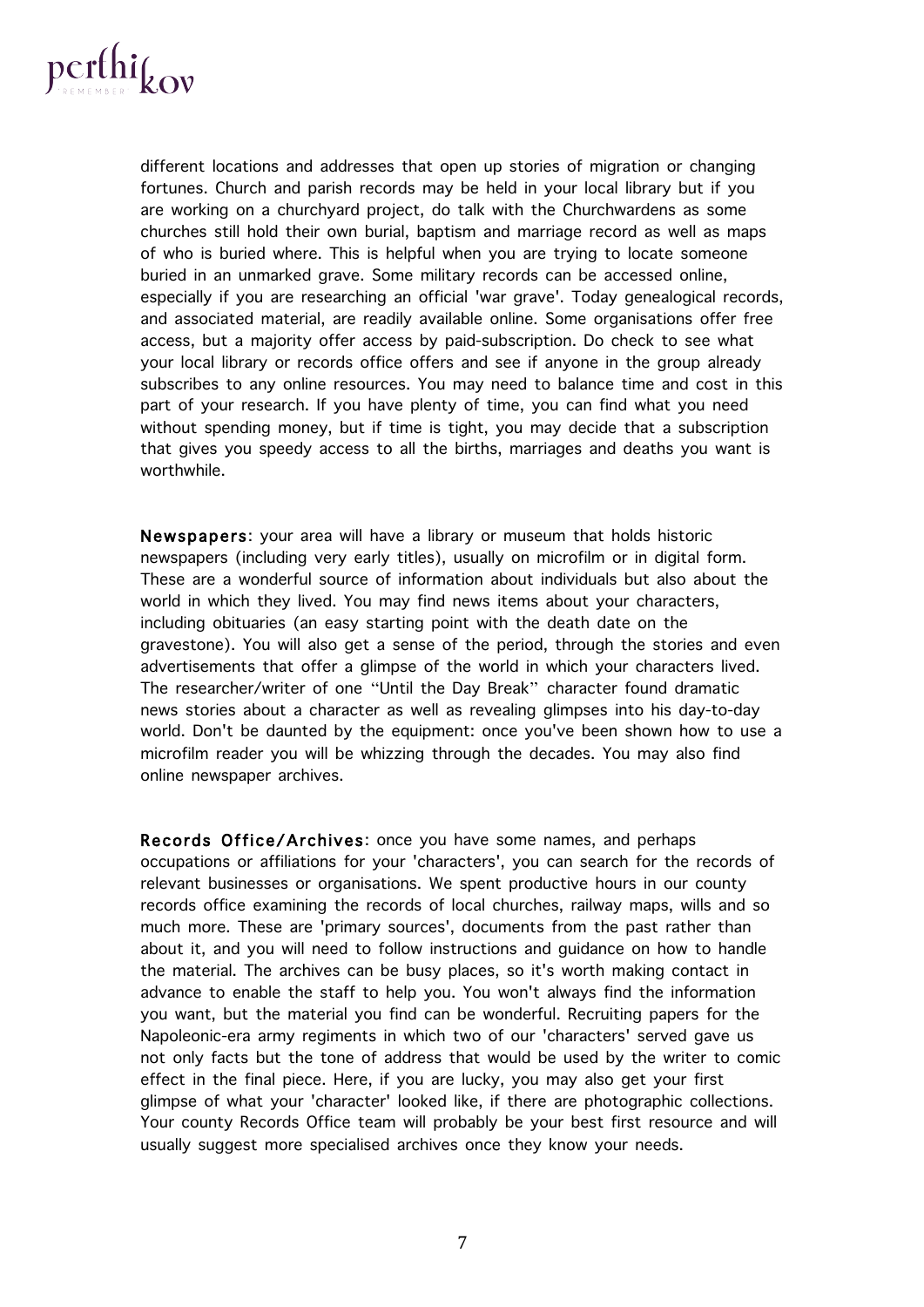

Oral or film archives: does your area have an archive of sound or film recordings of local history and local lives, or a local memory project? These can be a great source of information and inspiration. Your own 'characters' may not feature but you may learn how they might have sounded, or dressed. Listening to local dialect captured on a film archive informed the writing, and performance, of one "Until the Day Break" character, a little miner's son who would have used local words.

Timeline: It's a good idea to create a timeline of events (great and small) during the years you are covering. Check local-history publications first to see if one already exists in the form of 'annals'. If not, create a shared file where researchers can add dates and events as they discover them. We started with a timeline produced by more-experienced researchers and then created a chart that allowed us to map the lives of each 'character' against it. This could be used by every writer to link their 'characters' to what was happening locally, nationally, or internationally in their era. In "Until the Day Break", a writer who had not done the research for her piece was able to use the timeline to connect cholera outbreaks in the town to the story of a local soldier; a passing reference in one sentence gave poignancy and depth without weighing down the scene with too much detail.

#### Pitfalls.

Be warned: research can be addictive! Uncovering a story, fact by fact, is rather like detective work and it's important to know which 'leads' to follow and when to stop. Individual researchers may become so fascinated by their 'character' that they want to know everything about them, but, for the purposes of the project, the goal is to find the material for his or her story. It's likely that a great deal of material uncovered will not be used directly in the final stories or scenes for performance. Some material won't be relevant but even when it is, the writers will need to be careful about how much research they allow to 'show' in their scripts. Too much detail, too many facts, dates and information weigh a story down, prevent it from 'taking off' as a creative encounter with the past. Bad historical writing is like seeing all the workings in a mathematical sum: it may interest a few specialists but it won't move or enchant. Your event will be experienced by the audience not marked. Researchers who aren't 'creative' writers may find setting aside the product of their hours of work frustrating but there are ways of avoiding waste and disappointment. We agreed, early in our research process, that we would find ways of saving and presenting (in exhibition, articles, and our website) some of the research findings that would not fit in, or serve, our story walks.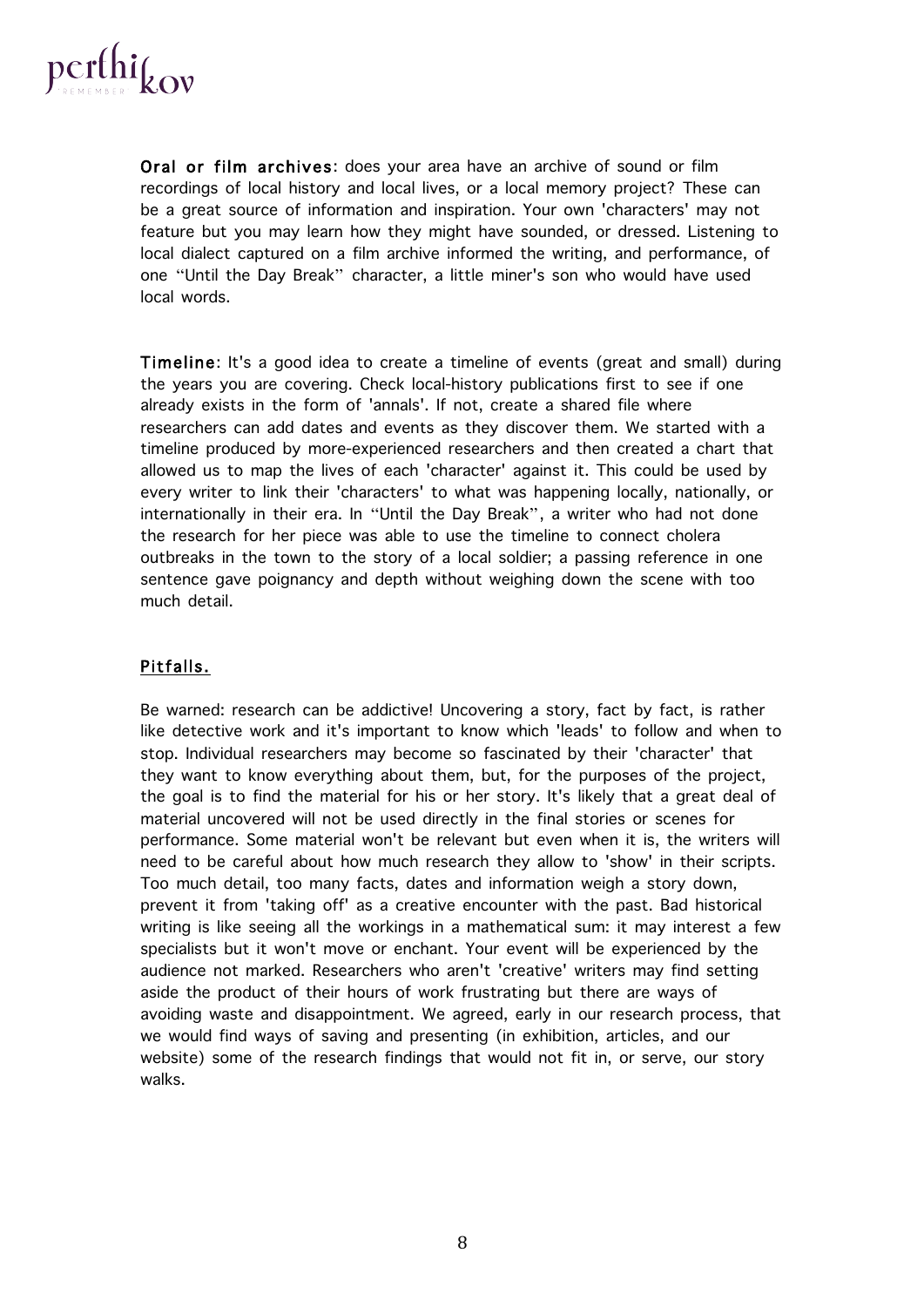

#### Is this the real story?

The research journey is never direct. Changing priorities and surprise discoveries will demand new exploration. The end story, when written, may be very different to the one imagined at the start of the research process, and initial ideas may have to be set aside. In "Until the Day Break", a researcher/writer was drawn to a man buried with two wives and hoped she might find material for a comic story about 'three in a grave'. What her research uncovered was a tragic tale of deaths in a local industry and this became the focus of the story, interwoven with material on the two wives. The comedy we 'lost' was found in another story and so we were able to both capture the most powerful aspect of the individual story and keep the variety and balance of the production.

Research, in the archives or through conversation, is the foundation of the stories you will tell, can help you costume your cast, and choose your music. It is important to honour the past by checking your facts and gathering your material. But turning that research into stories requires selection, creativity, and some tough decisions.

#### Sources.

These are some of the key sources that we used. Most are, for obvious reasons, Cornish, but equivalents can be found in most locations. We used:

The Cornish Studies Library (Redruth) for historical newspapers, printed sources and histories.

The Cornwall Records Office (currently Truro, relocating with the Cornish Studies Library to Kresen Kernow, Redruth in 2018), for primary documents and archives. Cornish Memory, cornishmemory.com, for photographs and recordings.

Royal Cornwall Museum, Truro.

Duke of Cornwall Light Infantry Museum (Bodmin).

Local historians and historical associations. We had a guided walk with Redruth's foremost local historian, Michael Tangye, and found his work and that of other local historians invaluable.

Online censuses - many are available for free access- to trace family connections, addresses, etc..

www.freemd.org.uk- for some birth, marriage and death indexes.

Church records - some have been lodged with the Records Office but others may be held by the individual church.

Online genealogy websites like ancestry.com, rootsweb.com, findmypast.co.uk. These are usually paid-for by subscription but sometimes have free access periods. You can also check with your local library for any sources available through them.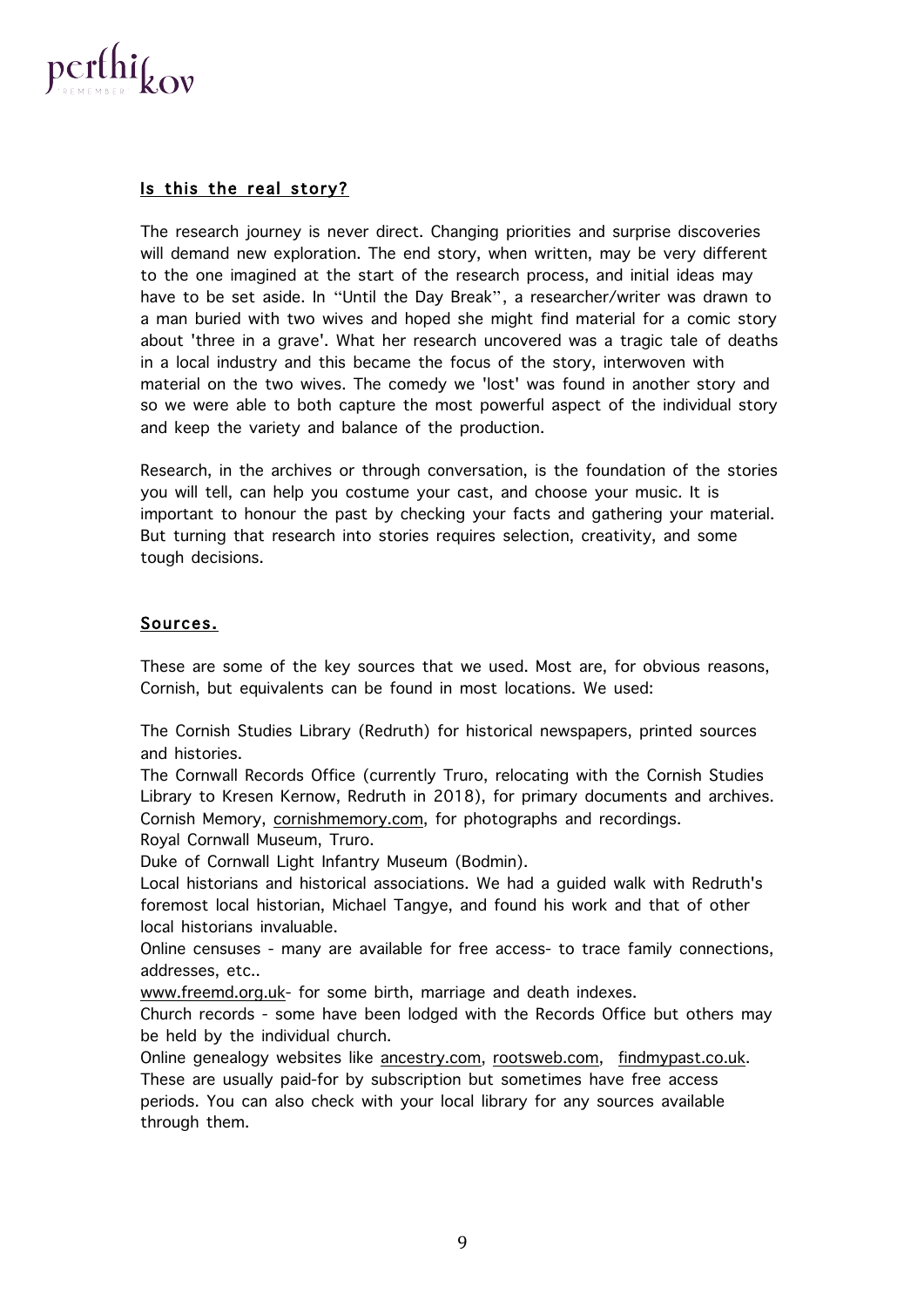

## Writing

'If we want to meet the dead looking alive we turn to art' (Hilary Mantel, Reith Lectures, BBC Radio 4, 2017).

So, you have umpteen files of fascinating facts (and quite a few more mundane details) about your chosen 'characters'. You probably also have a 'feel' for at least some of them: a sense of what sort of person they were under the skin, at heart. It's possible you've found yourself identifying with a character, feeling empathy with their situation, or even disliking them. If you're a traditional historical researcher you may feel a little uncomfortable about that. You may believe that all we can access is information and that even that isn't always to be believed. Whatever your own inclination, you face the challenge of bringing your 'character' to life and that will require stepping out of the territory of historical research and into the terrain of creative writing. The man, woman, or child you have researched had a real life of which you have learned something as you researched, but to live again for the audience, they must have a second, different life. Writing for this type of project also involves making decisions, and reaching compromises, with other members of the team, especially the director/s and performers.

#### Writing individual 'characters'.

We started by discussing (in a group of researchers, writers, and key 'artistic leads') the characters to whom we had been drawn and about whom we felt we had enough material from our research to create stories. Then we agreed who would write each story. Even at this early stage, we thought about how they might work together: did we have an interesting mix in terms of age, gender, topic, and (perhaps most important) mood? Inevitably researchers/writers are drawn to individuals because of the drama, poignancy, or interest of their story, but they have to work together as a whole immersive theatre experience. Too many sad stories of early death may dishearten and dismay, so where are the tales of passion, of adventure, of life lived to the full? But, if in doubt, we agreed to write. We had, for example, two young men who died in industrial accidents; both had terrific stories and enough material to help a writer bring them to life. They were both assigned to writers and although, in the final decision about which combination would work best for the production, neither was a main 'character', one became a guide and his story was read on BBC Radio Cornwall, and the other's story was included in our exhibition. If you agree that nothing will be wasted, you can make difficult decisions easier.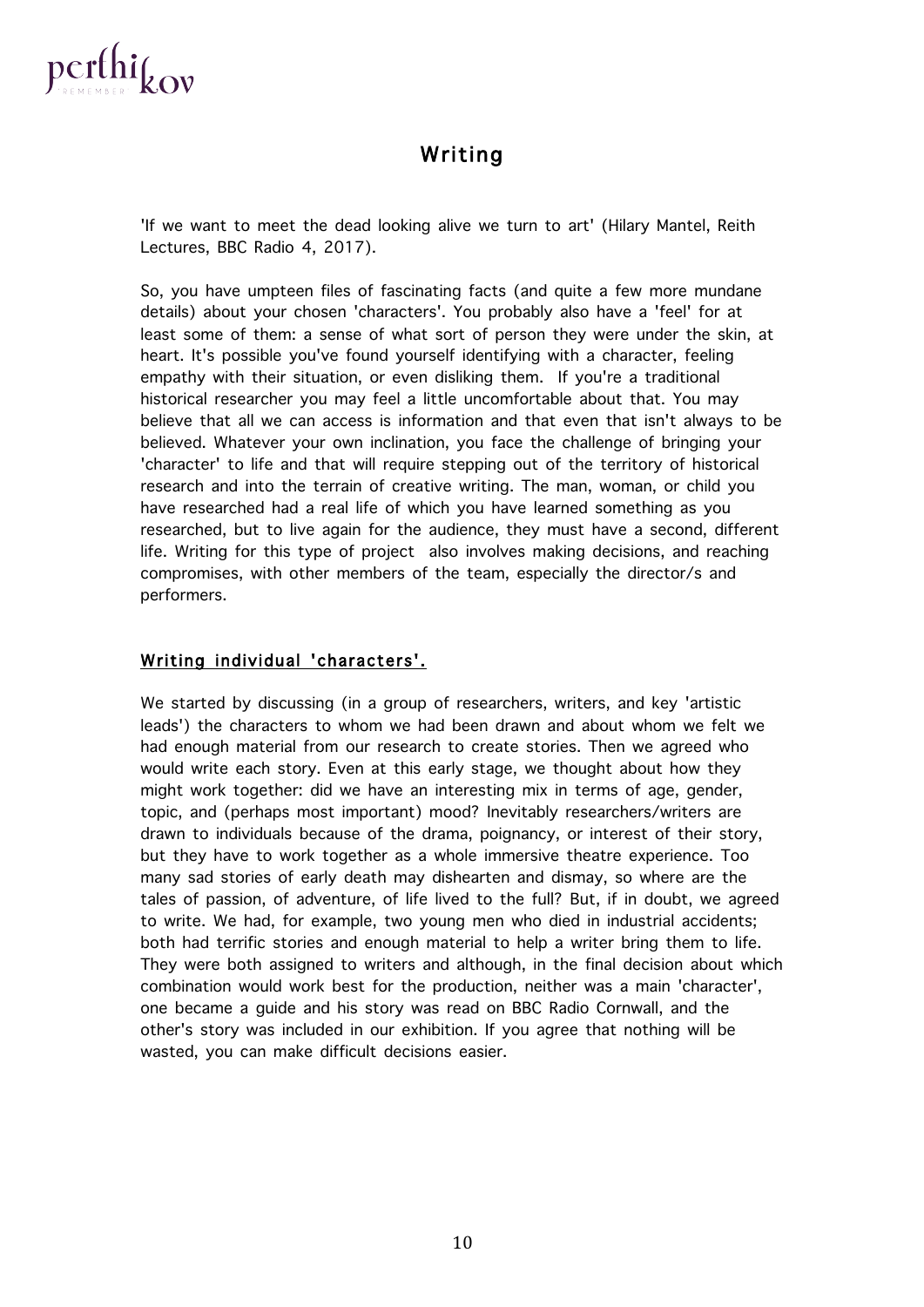

Some points to bear in mind:

- Make it live! The most powerful pieces focus on one event, or episode, in a life rather than telling a 'this then this' account of everything someone did. We wanted our audience to experience the inhabitants' worlds briefly rather than listening to a list of events. Some researchers may be tempted to include all the fascinating facts they found, but it's easy to weigh down a story with too much information. Let your research inform your writing and trust that it will. Some of our writers read through their research, or the notes that had been given to them, then set them aside to write their first draft. You are writing about people who must live in our present so don't trap them in history.
- Think about form. Will your 'character' talk directly to the audience? That may work if they are a story-telling type, someone who can't wait to tell. Or perhaps, like two sisters in "Until the Day Break" they are oblivious of the strangers, reading a letter from a friend that allows the audience to eavesdrop on a lost world. Are they alone or, like our Napoleonic soldiers, are they talking together, about their business and mistaking the audience for likely recruits? Form will matter both in individual scenes and in the overall production. The right form for the right 'character' must come first, but your final set of pieces will be far more effective if you have a variety of forms and styles as well as characters. If you are using music, you will need to think about how the script will connect with it. This may involve discussions at an early stage between writer, director, and musical director/composer/musician.
- Leave room for the audience. Don't explain too much. Hints and suggestions are so much more enticing than explanations. In "Until the Day Break" we didn't explain that Benny George's sister hanged him. Instead he recalled the softness of her silk scarf against his neck and that 'afterwards they said the revival had turned her head'. It was enough to suggest the terrible drama at the heart of his story without making it explicit. Your guide can always give a little more information to the audience as they move on to the next 'scene' but a little mystery involves the audience.
- Show don't tell. This is a commonplace in creative writing but it's worth remembering. You will have plenty of facts and details about your 'character' but if you tell the audience too much, they will lose interest or feel they're being told. You will have performers to interpret and bring to life the character you have created and your script should give them the opportunity to become rather than describe.
- Can you smell the violets? Remember to use the senses in your piece to bring the world of the 'character' to life. Does she delight in the smell of the violets her lover gives her? Is he still hearing the clamour of the mine? Sight can be a dominant sense in writing, as it often is in life, but for your theatre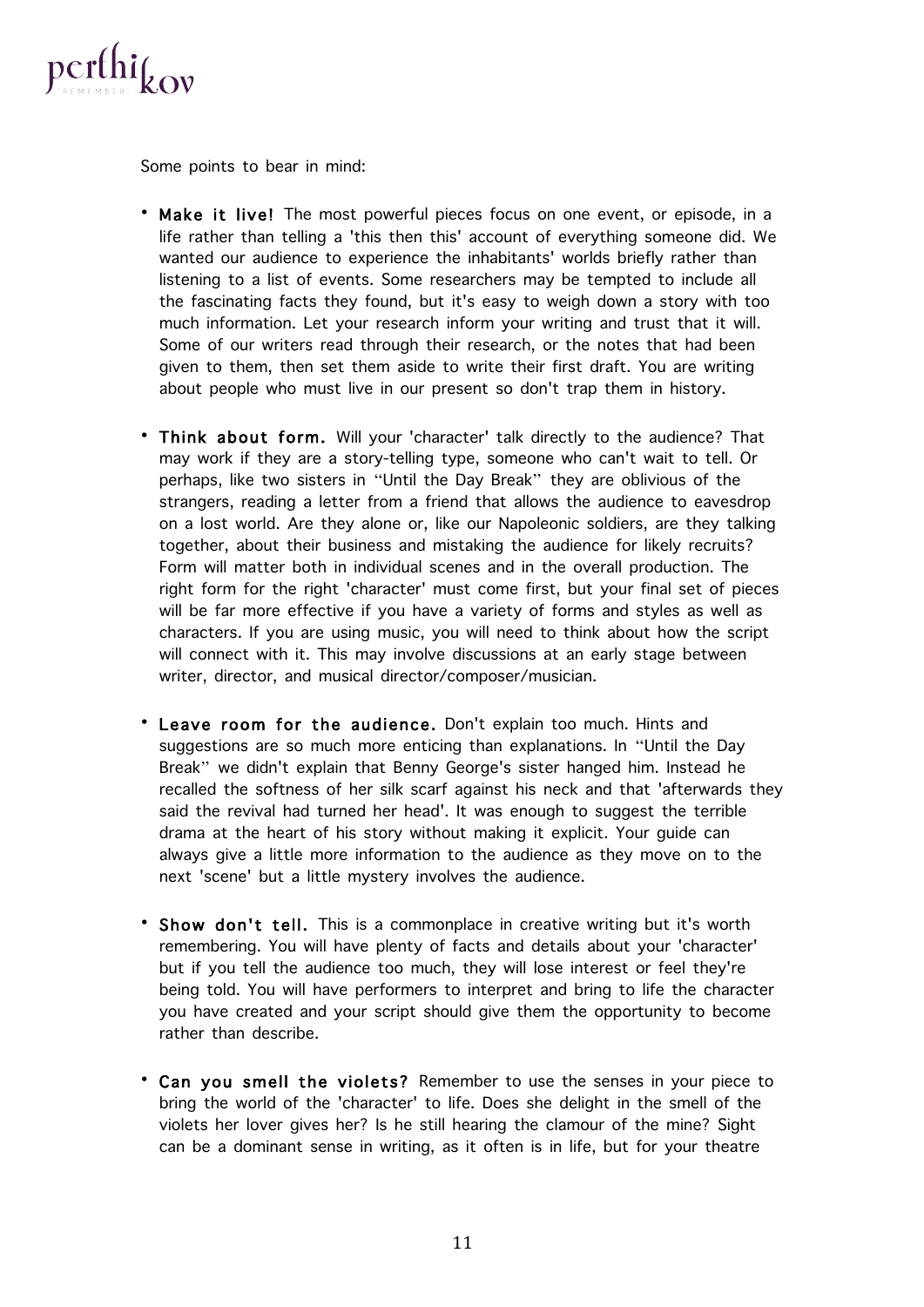

walks to be immersive you need to engage as many of your audience's senses as you can.

• She did what? Your 'character' doesn't know what happens, how the story ends. In "Until the Day Break", Benny George hopes at the end of his story that one day the sister who killed him may join him and their siblings and be happy. The writer left it to the guide to tell the audience that she was, indeed, buried in the same graveyard many years later. This allowed the scene to be played out without breaking the mood.

#### Writing for the 'Guide Characters'.

One of the distinctive and special aspects of "Until the Day Break" was that we used 'real people' from the churchyard as the guides who accompanied audience groups to meet the other characters at their gravesides. The research and writing that enabled us to create our guides was as important as the work on the 'residents' they visited. In each case, we needed to give the actor a story/biography that they could absorb and call on to either directly share with their audience group or to inform their own performance. In some cases we had already researched and written stories but decided that, for reasons of overall balance or mood, these characters would not be featured at the graveside. So we had ready-made scripts to give our guides. In other cases we shared research notes so that the performers had material to help them 'get into character'. The guides also had to read the scripts for all the characters they would meet as they accompanied the audience on the walks. This ensured that they knew about the changing mood as they moved from character to character and could gently prepare their audience groups. We also asked the guides to be responsible in a small number of character-encounters for sharing information with the audience group after the scene. Two examples may show how that worked. One of our characters had talked with joy and sadness about her courtship, marriage, and widowhood. Her grave reveals that she was buried with her son who died just weeks before her during the First World War. We decided that this sad fact was better shared by the guide after the character had finished speaking. In another scene, a little boy who was murdered by his sister ends the scene by looking forward to the day they may be reunited. Here, we asked the guide to tell the audience that his sister was eventually buried in the same graveyard and they were reunited. In both cases this use of a 'postscript' enabled the graveside characters to stay within their 'moment' and the guides could share these twistsin-the-tale or last words as they moved on to the next encounter.

On a practical level, to produce these guide scripts, our 'Writing Wrangler' provided the guides with special versions of each character script that included suggested wording for the postscript as well as notes on their own character.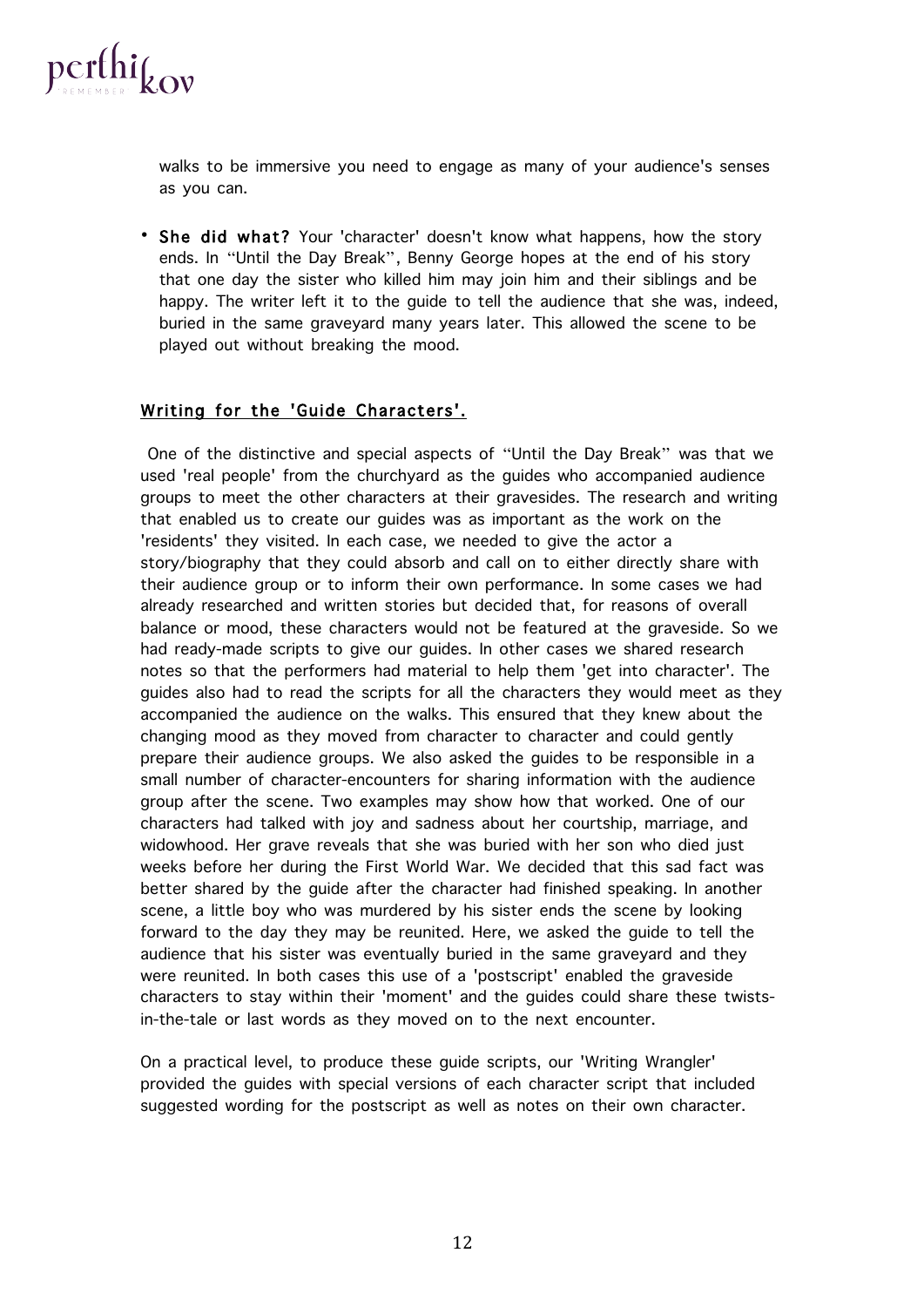

#### Can we cast this? Yes we can!

While you're researching, it's best to think about whether or not you will be able to find someone to play your character. This matters most, obviously, if your character is unusual in some way. Will you be able to find a performer who can play the role? There are usually more female volunteers than male and community performers may have many talents but don't assume you will find someone who can play the right age/class/regional accent. You will also need to think carefully about child characters. We found some wonderful stories and decided that we really wanted to tell them. In one case, where a tragic story needed to be told by a little boy, we knew that there were two talented boys who each play the part well and could share the role to avoid being overloaded by multiple performances. Another story was told in a little scene involving several children who each had only a few lines. You will read elsewhere in this manual about the challenges and special requirements of working with children. Child characters have a wonderful quality and it's lovely to have people of all ages involved but don't underestimate the work you will need to do.

Sometimes even an apparently straightforward role can be hard to fill. We found ourselves initially without a male actor suitable for one part and the writer, who was also directing, rewrote the role for the man's wife. The scene was different but equally effective. Eventually we did find a suitable male actor, so we could revert to the regional plan. Be prepared for casting challenges and flexible in meeting them.

#### Editing.

Writers will edit their own work as they progress from first draft to the final version. However many drafts you write, by hand, or on a computer, do save each draft if you can. Sometimes you may cut a phrase, sentence, or section because it didn't seem to work but it may come back into play as the production develops. If you still have the original version, nothing has been lost. Editing will also take place through discussion with a director, and with performers, who may find, as they bring the script to life, that some parts could work better if changed. Professional authors have these discussions, and reach agreement, with their publishing house' editors, and writers for this type of performance must work with the other creators of the theatre walks. A key stage will be working out the timings of each scene, within an overall production timeframe, when cuts may be needed. Once we had our selection of scripts, we needed to see how long each theatre walk would take. So the core group walked slowly around our chosen route reading each script in turn and timed each scene and each phase of the walk. We used a timer on a mobile 'phone so you don't need any special equipment!

It's not always easy to cut writing you've lovingly (or determinedly) produced, but there's no room for possessiveness. We had pieces of quite different length, and worked out that the production needed them to be roughly equivalent for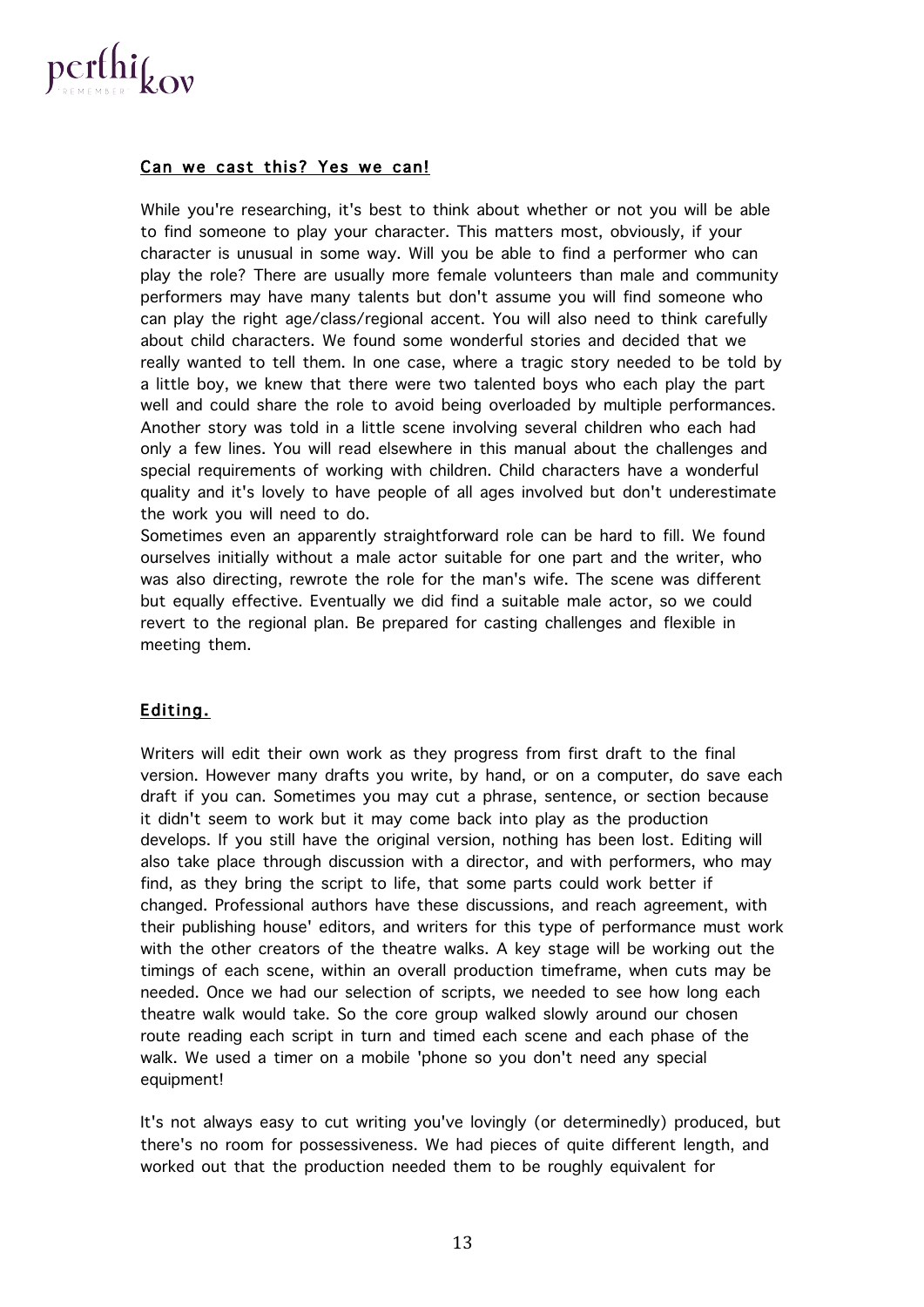

practical reasons. Some writers edited their own scripts to time, while others were happy for the 'Writing Wrangler' (See below) to make suggestions. In every case the scenes were tighter and tauter. Less is usually more.

#### A Warning Note!

Writers like snails are easily crushed. They can also retreat into their shells when they feel threatened. Neither is good for your production! Although your writers will be using facts and findings from research about real people, they will be creating characters, and, like those characters, they will have their own personalities, styles, and feelings about the writing process. We had a mix of professional, experienced writers and one or two new to this form. Sharing one's writing, especially for the first time, is always challenging: it's exciting to discover what someone else thinks but there's always the possibility they won't 'get it' or like it. An experienced writer may be used to learning from of all sorts of feedback, and knowing when to accept a suggested change, or when to politely defend a choice; newer writers may feel disheartened, especially if feedback is negative or insensitively expressed. We quickly established a few simple ground rules that we'd recommend.

If you're sharing draft work in a group, agree on someone to be an informal Chair/group coordinator (We had a 'Writing Wrangler', who had overall responsibility for the scripts, from first draft to editing). This person can intervene if discussion of someone's draft work becomes too negative and reframe it in a way that's useful rather than dispiriting. No matter how confident the writer, it's better to hear 'The way your character describes plunging into the ocean is really effective but I wonder if it's stronger without the second paragraph?' than 'That bit about diving goes on too long'. It's particularly important to ensure that group discussions don't become inadvertently overwhelming: several people may agree that someone's used language that's a bit too archaic, but when everyone pitches in to make the same point, it can be disheartening. Most writers will absorb feedback and go away and work on a draft and you want them to do so happily. Basically, be thoughtful. We've all seen babies who could curdle milk but we find something nice to say to their parents, without lying. If you're giving feedback, 'yet' may be your most helpful word: if a writer is told something isn't quite working yet, the implication is that it's in process and can come right.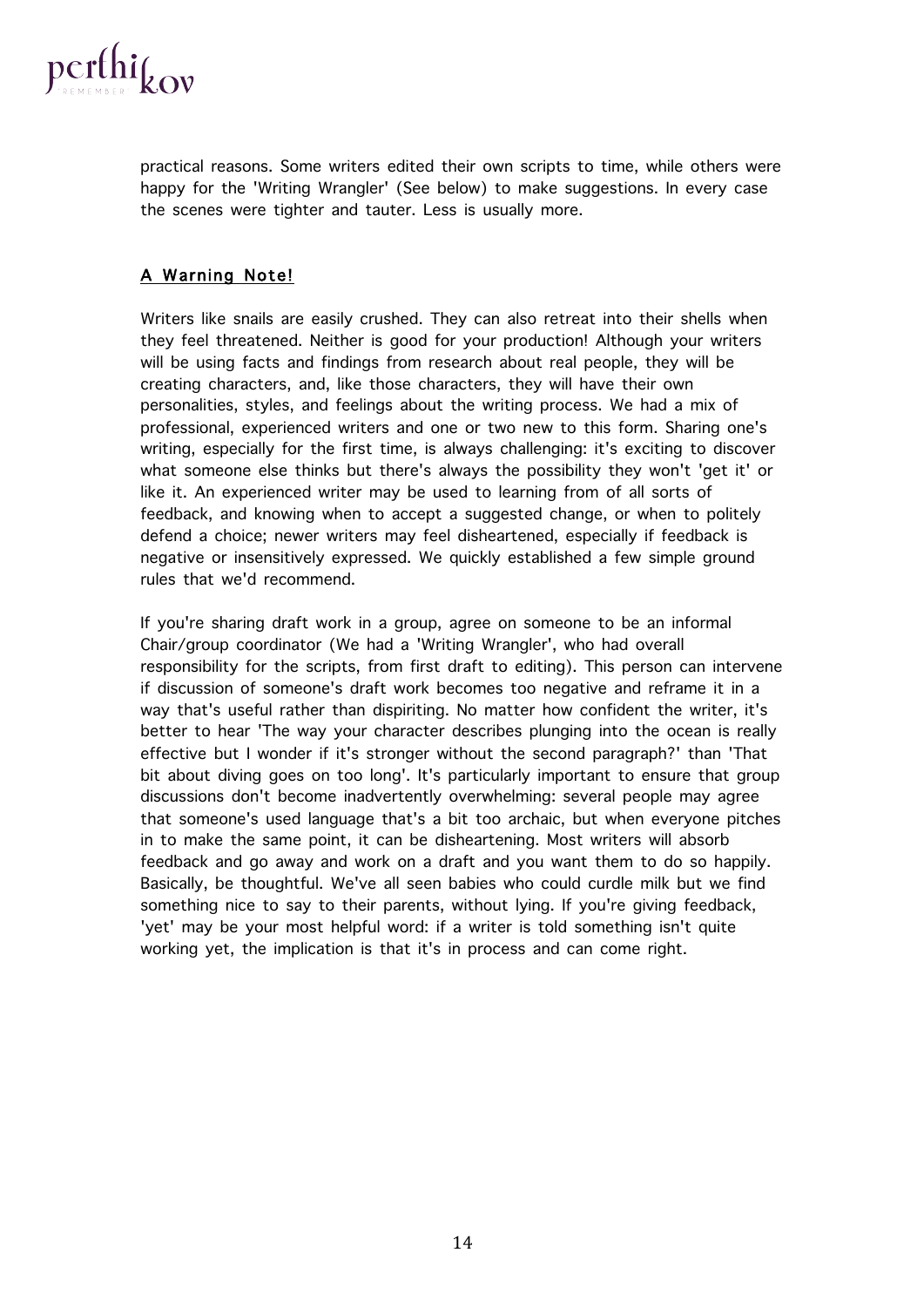

## Casting and Rehearsing

#### Casting Calls.

Once we had researched and written our 'characters', our graveyard resident and guides, we were keen to find our cast and to invite anyone who was interested to come and find out about the project. So we hired a local hall for a Sunday afternoon, advertised with posters, on Facebook, bought tea and biscuits and crossed our fingers! We were delighted when the room filled with people of all ages who all started chatting over tea. After a brief introduction, and reading of a couple of our character scripts, we all launched into an informal theatre workshop. This included light-hearted exercises that both put everyone at their ease and allowed us to see different qualities that people might bring to a role. After more tea, we asked everyone to read one of the character scripts we thought might suit them. We made it clear that we wouldn't be making definite decisions that day, but just wanted people to 'try on' a character.

We had already decided that, as the event would include numerous walks, we would try to cast at least two people in each role, and we made it clear that everyone could have a part to play. We had over twenty characters in the graveside scenes and ten guides (five characters leading audience groups and five characters accompanying them). This meant people weren't competing to be cast, which was essential in creating a happy, and inclusive, team. As it turned out, to our delight, several people took to their assigned characters as if they had been written for them. In one or two cases we didn't feel there was a person of quite the right age or type to play a character, so the search went on, but this first workshop gave us many key performers. We contacted everyone individually with details of who they would play.

#### A Sense of Place.

Our second workshop took place at St. Euny, where actors met choir members and their directors. This was the first time that some people had visited our venue, so while we all joined in some singing exercises that helped to draw us together, we each spent time getting a feel of the churchyard both for us and for our characters. Immersing ourselves in this special space was vital if we were to create a special experience for our audience.

#### To pay or not to pay? That is (possibly) the question.

Perthi Kov started, and ended, as a community group and project. We were fortunate in gaining enough funding to create jobs for theatre and arts professionals and our decisions on casting were informed by a commitment we made to provide paid work as well as community involvement. We decided that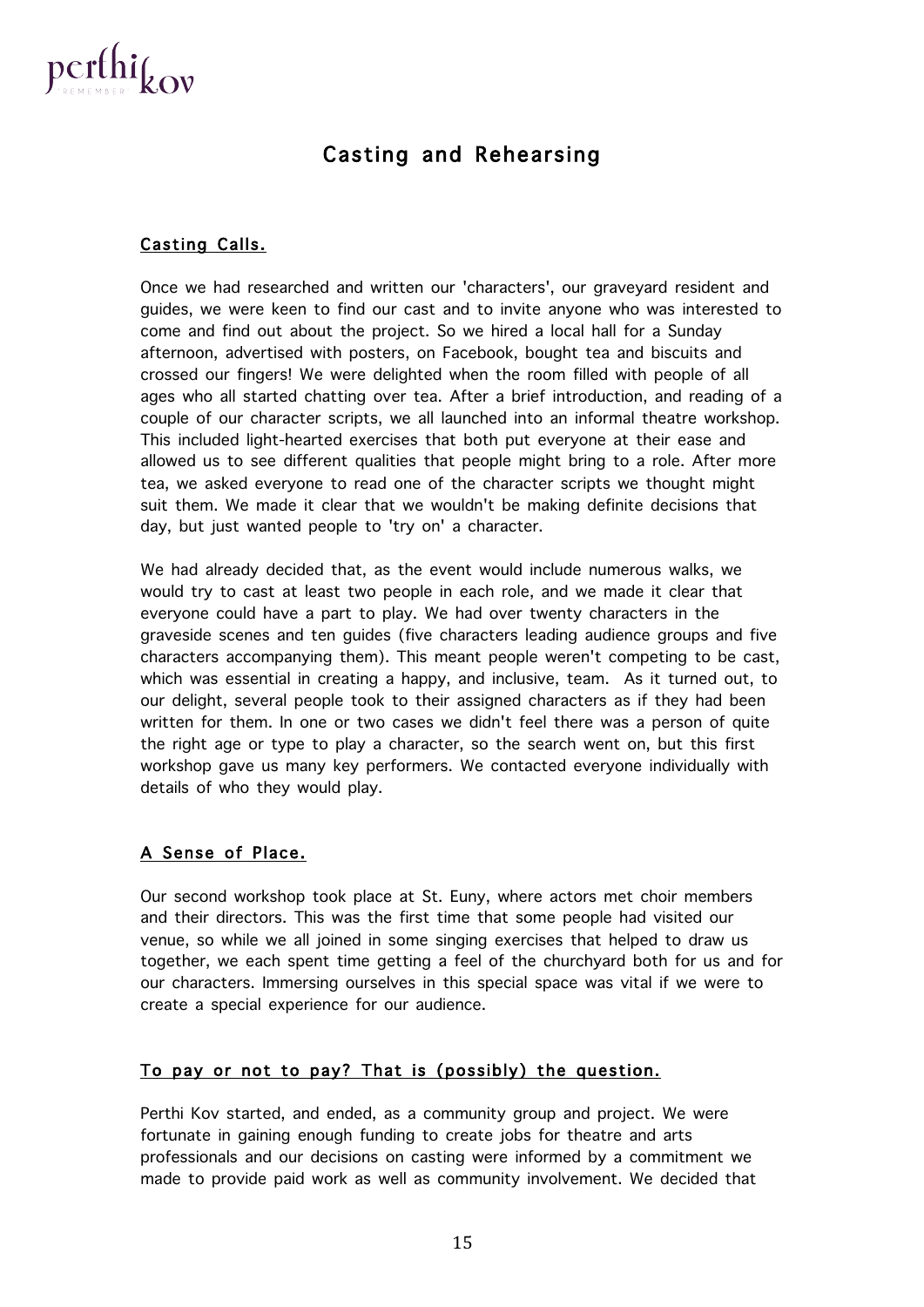

we would cast our key graveside characters from the community and that professional actors would be cast as the characters who lead audience groups around the churchyard in each performance. This decision was informed by the fact that the 'guides' had to take responsibility for timing their walks, interacting 'in character' with the audience group, and dealing with anything that happened en route. It would, of course, be possible to ask volunteers to take on this role, but it is one that requires not only acting skills but also the ability to move along a group that has become rather-too-fascinated by a scene, to ensure nobody trips on a tree root, and to do it all in character. We also asked some of our professional actors, who had relevant experience, to direct individual graveside scenes.

#### Rehearsing Individual Characters.

Eventually, our rehearsals would involve everybody, as we brought together actors and choirs to create the theatre walks. In the earlier stages, we worked on individual scenes at times, and in places, to suit the people involved. This was a gentle start for newer performers and it was also practical as arrangements could be made more easily. Some of us met, and rehearsed, in the churchyard at the spot where the final performance would take place, but others chose to rehearse at someone's home or another venue. Rehearsing in the churchyard was particularly helpful as it allowed actors and director to absorb the sense of place and try out their voice in the open air. We wanted a relaxed, naturalistic style of performance, to emphasise the intimacy of the encounters between the living and the dead. So while we needed to ensure that all our performers were audible, we also wanted to ensure that even the comic elements of our residents' personalities were believable.

#### Full-cast rehearsals.

It's not easy to arrange many full-cast rehearsals for a project that involves many community volunteers. So you need to make the most of a few full-cast rehearsals. If, like us, you are using characters to guide the audience from scene to scene at regular intervals, you will need to try out the timings and check that the sound or action from one part of the event doesn't detract from another. We needed, for example, to be sure that the quiet scene of Benny George, the little boy killed by his sister, wasn't interrupted by the joyful singing and accordion playing of the 'Dust Girls' scene. So, a couple of weeks before the production opened, we ran a full-cast workshop where individual scenes were rehearsed and the songs were sung, while the guides' director walked through and checked on timings and possible problems. This meant that by the time we reached our two final rehearsals- tech and dress- we had eliminated any such problems and could focus on fine-tuning. Here are a few pointers to things we found invaluable for our final rehearsal and event stages: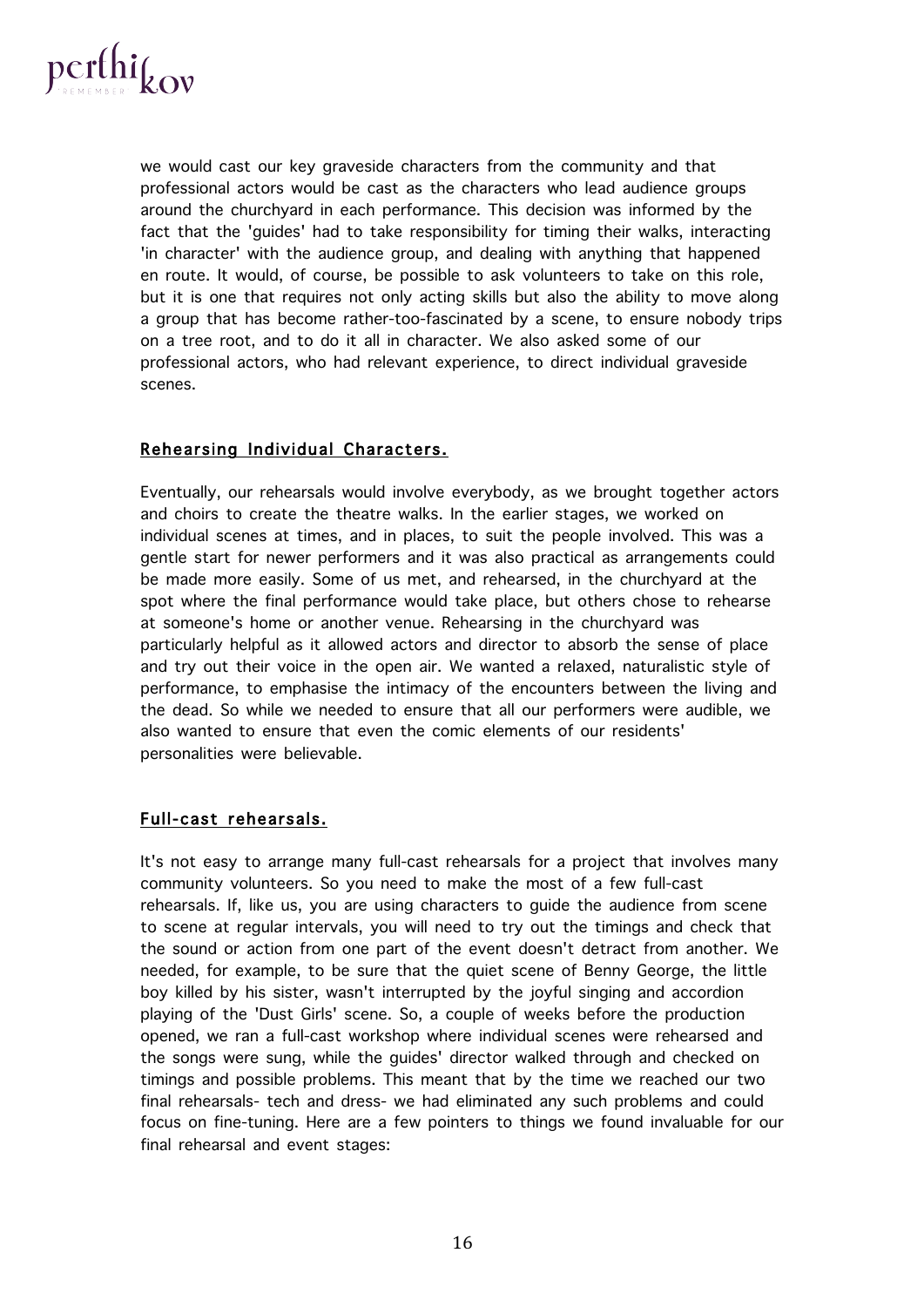

- Have a weather-proof space, with a loo, and, ideally, hot-drink-making facilities for everyone (call it a Green Room if you like!) and make sure it's attended so that people can leave their bags etc. It's easy to become so caught up in the rehearsals or event that you forget everyday things like security.
- We found it best to store main costumes and props at the venue so that nobody accidentally left something at home. Can you find space for this?
- Everything takes longer than you think so leave more time for rehearsals.
- What's your Plan B if a cast member is ill? It can happen and if you know what you will do, you won't need to panic.
- You can't have too much cake!

Our separate Production Checklist explains many of the practical and technical aspects of staging outdoor theatre walks that you should bear in mind when planning your event. We had to deal with potential trip hazards like tree roots, prepare for soggy, slippery paths in poor weather (we were 'on' come sun or rain), ensure we had licensed chaperones for children, volunteers to keep everyone safe on the roads on our site, and emergency first-aiders in place. These are vital aspects of any public event and all takes time to organise, so do use the checklist.

#### Finally...

"Until the Day Break" was a joyful, and at times scary, ride! We made things up as we went along, we shared ideas, and learned from each other and from all our different experiences in theatre and in life. We hope that this guide has given you some helpful ideas, and a few gentle warnings, so that you can create your own unique event. In return, please do us one small favour: let us know when it's happening so we can come along!

#### Good luck from all the Perthi Kov team!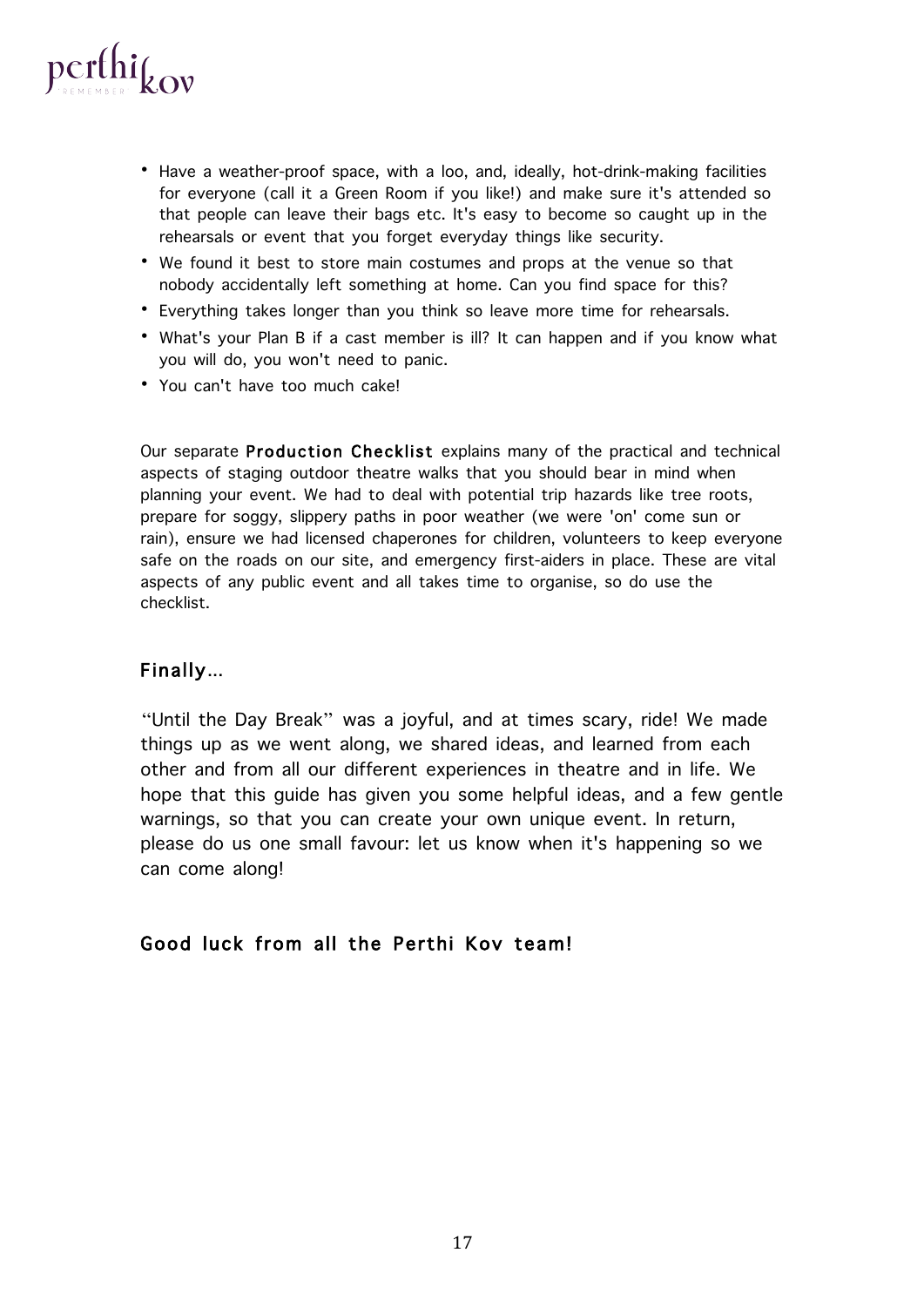

## Production Checklist

#### Preparing to Produce

Read all of the research and information you are given when embarking on making the plans for production. Get to know the script or story, know your team, and the values of the company. Then you will be in a position to know exactly what your team are looking for when it comes to the production aspects.

#### Create the Production Schedule

Your creative team (director, designer, musical director) will have an idea of a timescale so that you can start to put a schedule together. This schedule will include meetings, site visits and preparation, rehearsals, performances and the fitup and get-out.

At this stage you should have an idea of your audience size, number of shows and what your event will be. Now is a good time to start looking into insurance and events licensing – the earlier you get those essential bits of admin out of the way, the better. (Find more information on licensing small-scale events here: https://www.cornwall.gov.uk/advice-and-benefits/licences-and-streettrading/alcohol-and-entertainment-licence/licensing-act-2003/temporary-eventnotice/)

#### Firm up the Budget

The team you are working with will also know what their budget looks like - how much income they have managed to raise, how much they expect to make on selling tickets. Between a rough initial budget and your schedule, you can start to cost the project. Team days, participant numbers for catering and costume, technical equipment, the set and makes/props. It is ok to change your budget as you go. If half way through you realise that tea and biscuits are costing you twice as much as you expected, then reallocate that money from another area that has underspent – just make sure you make a note of what you've changed or save a new version. This will help when having to justify to colleagues or funders why your estimated figures don't exactly match the actual figures.

#### Recruit your Team

Having a reliable and enthusiastic production team makes the days go a lot quicker. If you need to recruit Stage Managers, Runners or any other back-stage show role, make sure that they're people you know will support you and the running of the show with a good level of experience in what they do. If you have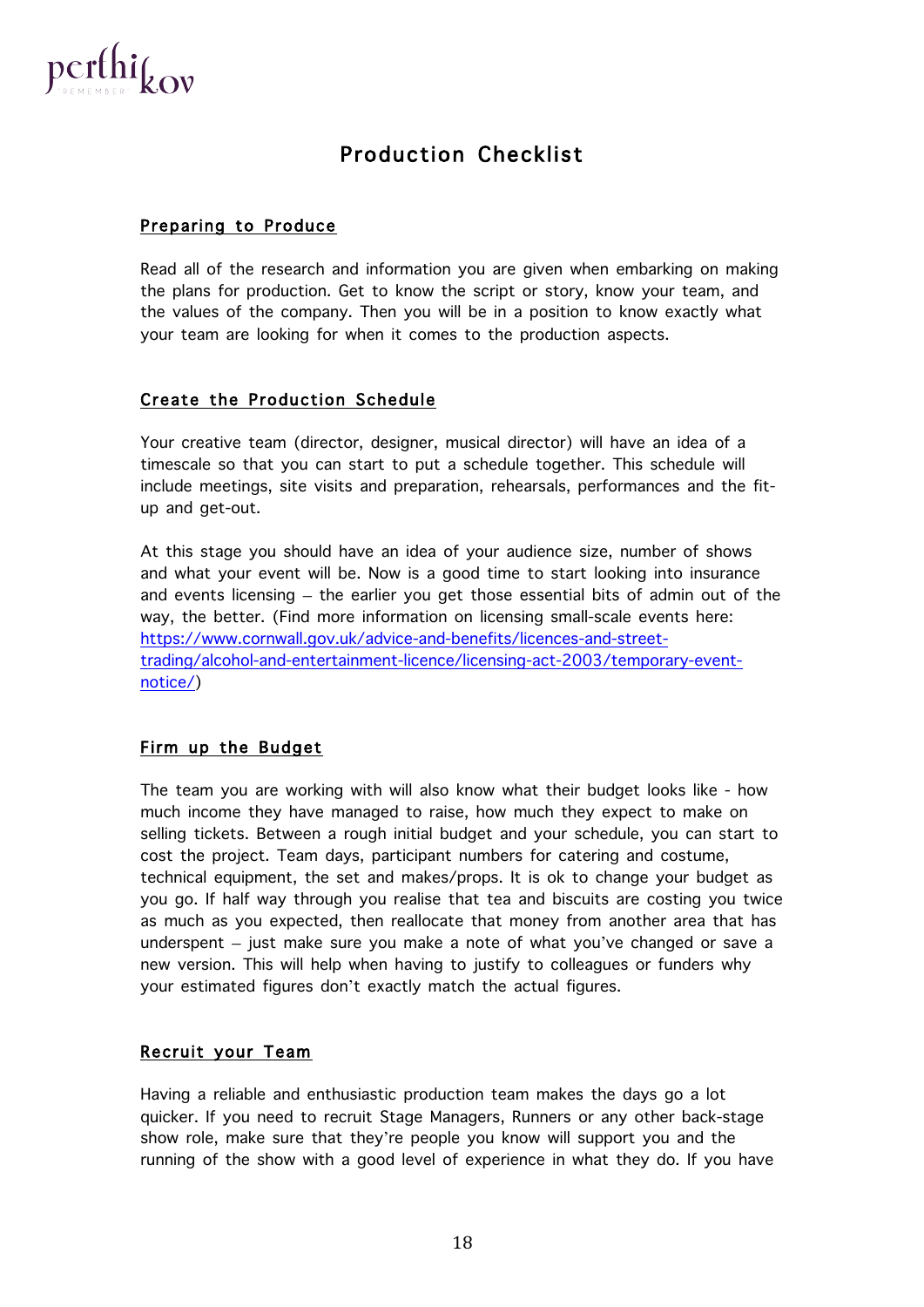

a small enough production that you can cover most of these roles yourself, rope an extra pair of hands in just in case. You never know when disaster could strike: you could be mid-show when Dmitri loses his hat, with an audience approaching in two scenes time whilst you're stuck in a bush waiting to cue the choir, and a radio call comes in for a missing character on the other side of the site.

Get help.

#### Site Safety

Once you have your schedule and your budget, it's time to make things happen. Working in outdoor theatre (especially in Cornwall) the weather is more often than not against you. It's never too early to start thinking about site preparation and safety. Sometimes that means finding an alternative route for your promenade show, and sometimes that means throwing woodchip on every inch of performance area an hour before show start.

#### Risk Assessments and other Paperwork

An initial site risk assessment should be completed before any work begins, and measures taken to reduce those risks enough to make it a safe working environment whilst creating your production. A separate risk assessment should be in place for any off-site working, for example rehearsals in the local village hall on a rainy day. Another risk assessment for any working at height or lone working and another for the show itself and any special effects, technical equipment, set and the performance movement itself. Yes – there's a lot of paperwork to do.

Don't forget about your licensing…

If you've cast children, make sure you're clear on whether or not you need a Child Performance License and chaperones. This is really important – having written permission from parents/guardians on travel arrangements and medical information is imperative. (Find more information on children in entertainment here: https://www.cornwall.gov.uk/education-and-learning/schools-and-colleges/educationwelfare/children-in-entertainment/)

Another important piece of paperwork you should draw up early on in the process are contracts for anyone that you are employing. There are plenty of sources that can give you a contract of employment template and give you guidelines for terms and conditions as well as information on employment law. For theatre practitioners, ITC is always a good starting point (https://www.itc-arts.org).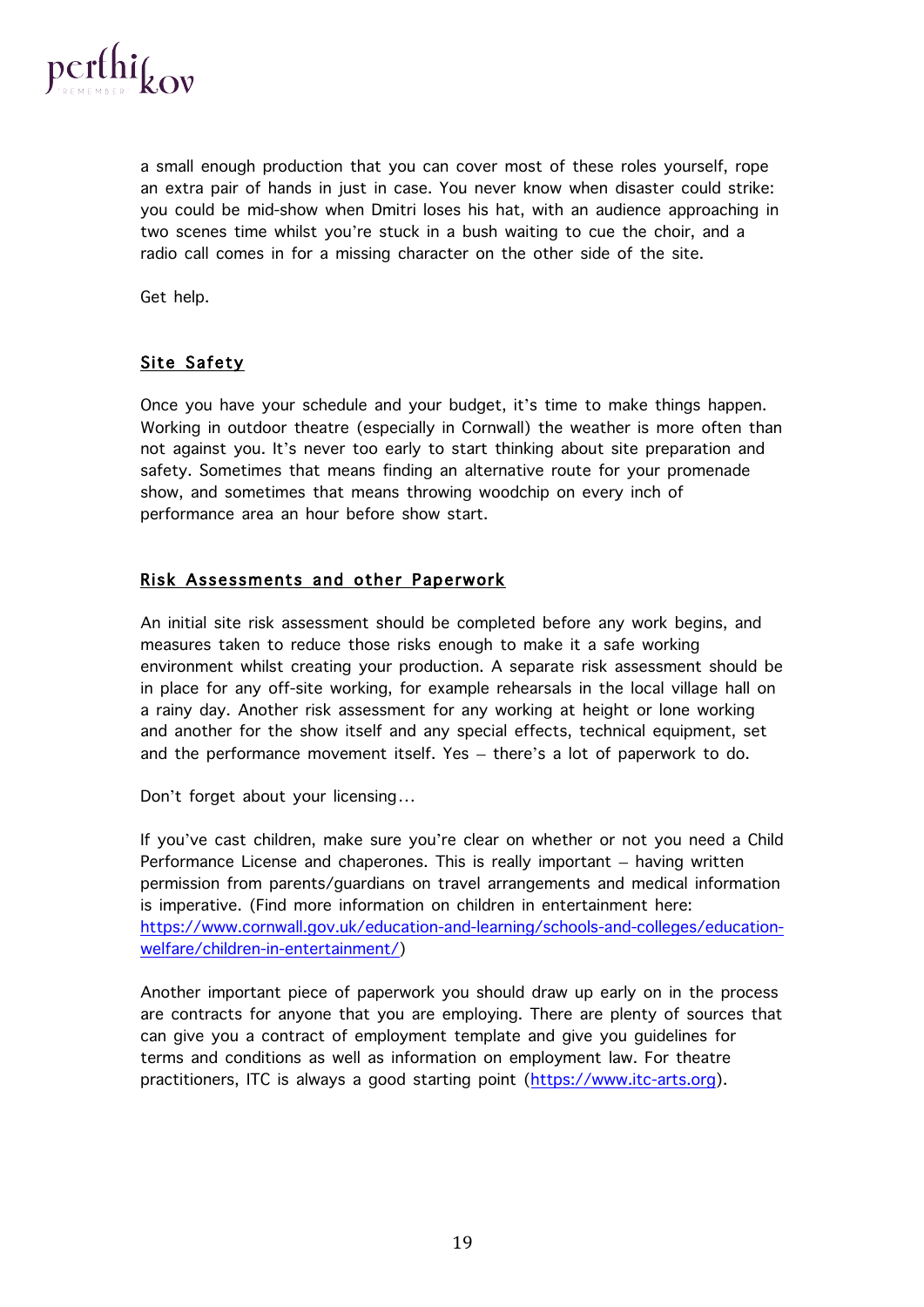

#### Participation and Hospitality

For Perthi Kov, participation work is absolutely fundamental to what we do. "Until The Day Break" was for the local community as well as made and performed with the local community. With over 150 volunteer participants, ranging from researchers to road stewards, this piece had a breath of new life in it every night. Tea parties and local information sessions are great ways to meet potential participants, and where you choose to advertise them has a massive impact on who turns up. For a community based theatre-piece like ours, get a flyer up in every shop in the high street, pass the info on to the local am-drams and always leave a pile of flyers in the chippy…

A total cast and crew of 200 people may sound amazing for such a small-scale production but this makes participant admin and care the forefront of everything that you do. Participants and volunteers give up their time to get involved with your project entirely for free and need to be loved and nurtured for doing so. Taking the time to get to know each volunteer by name (when the tea party name badges come off), a hot cup of tea and a pasty after rehearsals in a rainy field, a glass of fizz and a thank you card at the end of a successful project are little gestures that go a long way. Which brings us on to catering – catering can be expensive and is best organised as far in advance as possible. If you're lucky like us, the nice gentleman in your local bakery might do you a deal, but don't count on it when making your budget. Participants' families will certainly want to come and see the show, but you probably won't be able to give them free tickets. It's good to programme a free preview or two; this will allow you to test out your performance (especially important if your audience is on the move) and enables you to offer free tickets to families and friends.

#### Marketing

Marketing your event takes a lot of work. You have to sell it to the target audience and finding the best medium may not always be easy. For our project, knowing that our target audience was the local community, flyers, posters, social media and a BBC Radio Cornwall plug was enough to send our ticket sales through the roof. With strong networking connections to companies like Eden and WildWorks, we managed to blag a spot in their newsletters which really helped.

#### Setting the Scene

Whilst rehearsals are full tilt with directors and actors, the production team will be busy making set, gathering props, any technical kit that you may need and putting all of these in place to ensure a beautiful and smooth running show. Throughout rehearsals the Wardrobe Mistress may steal cast away for fittings, or